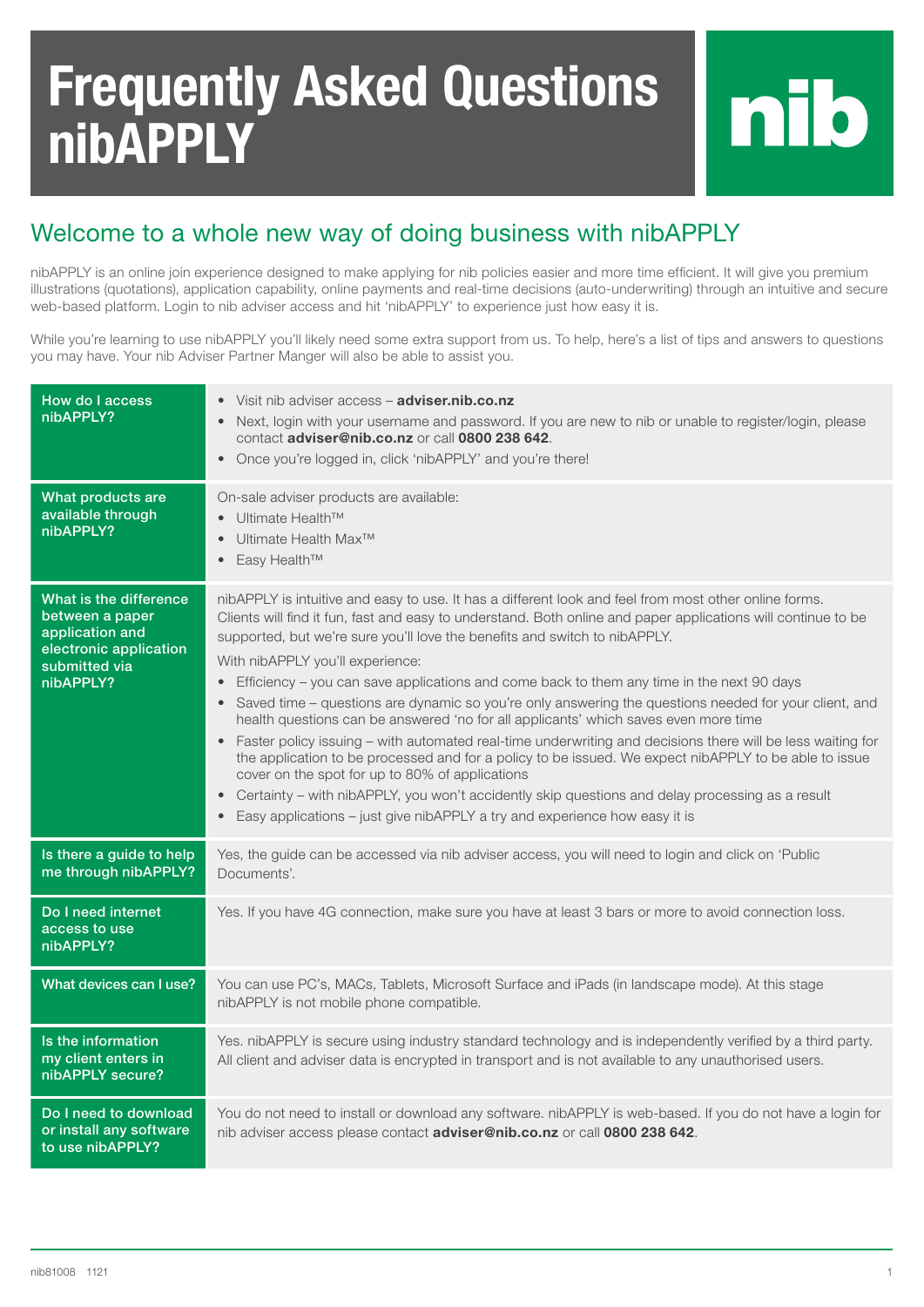| How many applicants<br>can I include in one<br>application using<br>nibAPPLY?                                                         | You can include up to 12 applicants on one application.                                                                                                                                                                                                                                                                                                                                                                                                                                                                                                                                                                                                                                                                                                                                                                                                                                                                                                               |
|---------------------------------------------------------------------------------------------------------------------------------------|-----------------------------------------------------------------------------------------------------------------------------------------------------------------------------------------------------------------------------------------------------------------------------------------------------------------------------------------------------------------------------------------------------------------------------------------------------------------------------------------------------------------------------------------------------------------------------------------------------------------------------------------------------------------------------------------------------------------------------------------------------------------------------------------------------------------------------------------------------------------------------------------------------------------------------------------------------------------------|
| Is nibAPPLY only for<br>new applicants?                                                                                               | Yes. For adding lives to an existing policy, or for amendments or changes to an existing policy, please email<br>adviser@nib.co.nz or call 0800 238 642.                                                                                                                                                                                                                                                                                                                                                                                                                                                                                                                                                                                                                                                                                                                                                                                                              |
| How do I notify nib<br>if more than one<br>applicant wants to be<br>a policyowner?                                                    | You can only have a maximum of two policyowners per application.                                                                                                                                                                                                                                                                                                                                                                                                                                                                                                                                                                                                                                                                                                                                                                                                                                                                                                      |
| Can I add a<br>policyowner that is not<br>going to be insured?                                                                        | Yes, you can add a maximum of two policyowners that don't need to be insured, for example if parents<br>would like to cover their child under the age of 16, you can do this by adding the child and then you will be<br>prompted to add the policyowner(s).                                                                                                                                                                                                                                                                                                                                                                                                                                                                                                                                                                                                                                                                                                          |
| How do I quote nib<br>premiums?                                                                                                       | nibAPPLY includes illustration functionality, including the ability to do a quick quote (one with minimal<br>information) up front. There is also a print and save function so you can include with your client<br>recommendations.<br>IMPORTANT NOTE - When you progress through nibAPPLY from the Illustration Summary screen you will<br>not be able to go back and change applicant details. Therefore, if you have included minimal information<br>for quick quote purposes, you will need to go back and correct any details, including adding height and<br>weight information, before proceeding to the application sections of nibAPPLY. A warning screen will<br>appear reminding you to ensure all applicant information is complete before proceeding.<br>nibAPPLY will display a detailed quote once you have gone through the underwriting engine, inclusive of<br>any loadings if able to be determined, which is presented with the 'Offer of Terms'. |
| Does entering an<br><b>Indicative Loading</b><br>have any effect on the<br>offer of terms?                                            | No - this is only used to give your client an indication of what the premium would be with a loading.<br>Whether or not we offer a loading and what that loading would be is entirely dependent on disclosures<br>made when answering the health questions.                                                                                                                                                                                                                                                                                                                                                                                                                                                                                                                                                                                                                                                                                                           |
| If I quote with a<br>loading but the offer of<br>terms does not have<br>a loading, will this<br>slow down my client's<br>application? | No - nibAPPLY will proceed with the application as normal.                                                                                                                                                                                                                                                                                                                                                                                                                                                                                                                                                                                                                                                                                                                                                                                                                                                                                                            |
| Are premium<br>projections<br>guaranteed?                                                                                             | No.                                                                                                                                                                                                                                                                                                                                                                                                                                                                                                                                                                                                                                                                                                                                                                                                                                                                                                                                                                   |
| Do premium<br>projections take into<br>account inflation/<br>medical inflation?                                                       | No - these are based solely on age-related increases.                                                                                                                                                                                                                                                                                                                                                                                                                                                                                                                                                                                                                                                                                                                                                                                                                                                                                                                 |
| Can I attach medical<br>documents?                                                                                                    | No, you will need to email medical notes to our new business team at newbusiness@nib.co.nz.                                                                                                                                                                                                                                                                                                                                                                                                                                                                                                                                                                                                                                                                                                                                                                                                                                                                           |
| How long will an online<br>application take?                                                                                          | It depends on the number of health conditions the applicant has and how many applicants are joining nib.<br>Health questions can be answered 'no for all applicants' saving even more time.                                                                                                                                                                                                                                                                                                                                                                                                                                                                                                                                                                                                                                                                                                                                                                           |
| Can I save an<br>application and go<br>back at a later stage?                                                                         | Yes, you can continue a saved application within 90 days, but if later than 30 days the premium calculation<br>may be updated.                                                                                                                                                                                                                                                                                                                                                                                                                                                                                                                                                                                                                                                                                                                                                                                                                                        |
| How do I find my<br>saved applications?                                                                                               | Saved applications will be available in nib adviser access under a tab called 'In progress'.                                                                                                                                                                                                                                                                                                                                                                                                                                                                                                                                                                                                                                                                                                                                                                                                                                                                          |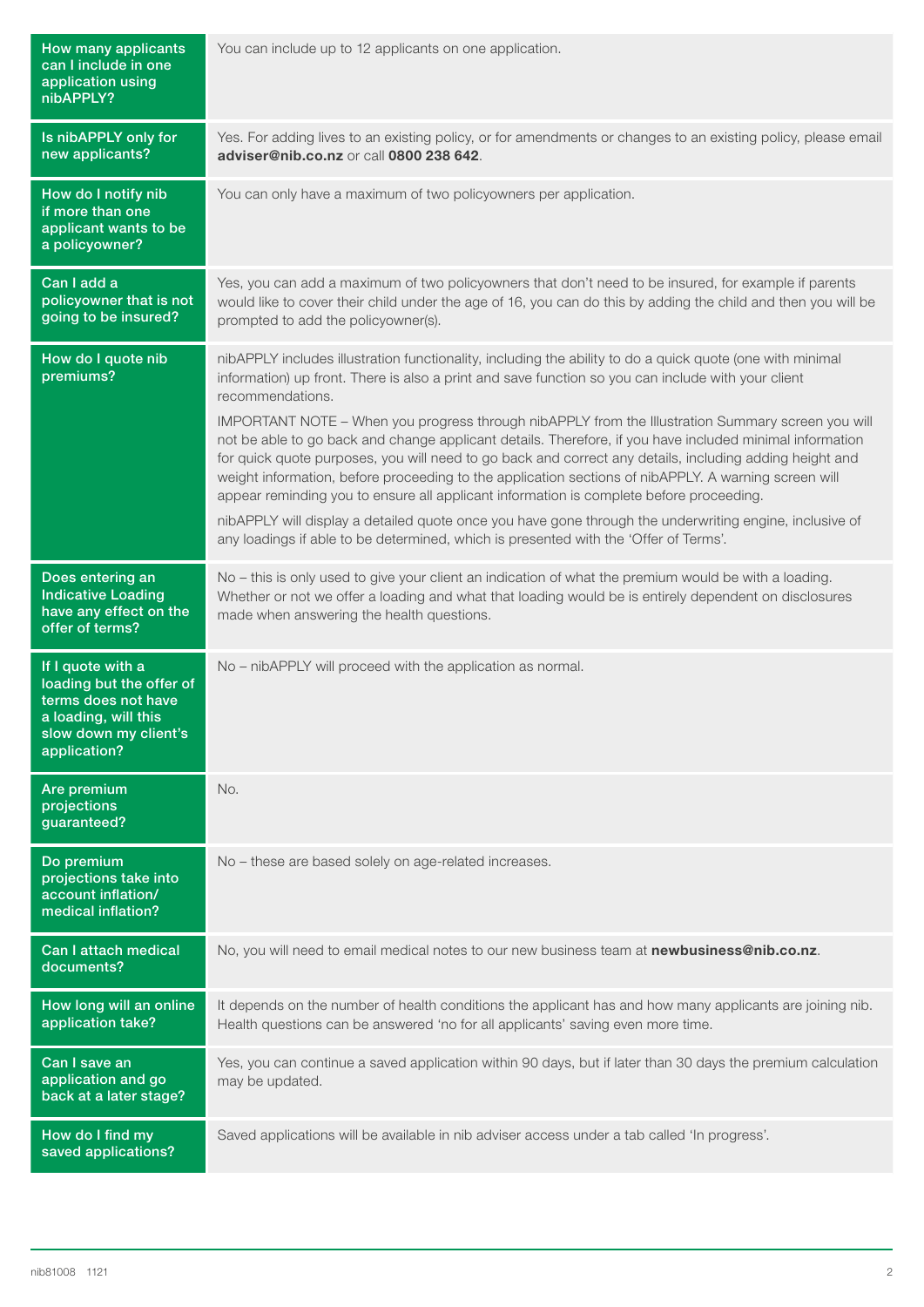| If I lose internet<br>connection or my<br>computer 'dies'<br>part way through an<br>application, what will<br>be lost and where<br>and how can I retrieve<br>what is saved? | If your computer shuts down part way through an application, the application will automatically be saved<br>where you clicked 'next' on the screen. Please re-log into the nib adviser access website and click the tab<br>called 'In progress' to view saved applications.                                                                                                                                                                                            |
|-----------------------------------------------------------------------------------------------------------------------------------------------------------------------------|------------------------------------------------------------------------------------------------------------------------------------------------------------------------------------------------------------------------------------------------------------------------------------------------------------------------------------------------------------------------------------------------------------------------------------------------------------------------|
| Can I include an<br>application for Easy<br><b>Health and Ultimate</b><br>Health in the same<br>electronic application?                                                     | No, you will need to use separate instances of nibAPPLY where both Easy Health and Ultimate Health are<br>required.                                                                                                                                                                                                                                                                                                                                                    |
| <b>What is a Business</b><br><b>Replacement Advice?</b>                                                                                                                     | nib is committed to supporting you to keep up with emerging regulatory expectations, as well as assisting<br>clients in understanding the pros and cons of policy replacement in helping to make an informed decision.<br>The business replacement advice related questions help achieve this.                                                                                                                                                                         |
| How does electronic<br>underwriting work?                                                                                                                                   | The electronic underwriting software follows the underwriting thought process and makes decisions on<br>whether personal exclusions and loadings should apply. The design of the rules that have been built into<br>nibAPPLY are unique to nib and are robustly coded.                                                                                                                                                                                                 |
| Can I answer an<br>underwriting question<br>for all applicants<br>and click 'No'<br>simultaneously?                                                                         | Yes, if all applicants on an application have no signs, symptoms, treatment (including medications) or<br>surgery to a first level health question, then you can click the button 'No for all applicants' and the system<br>will automatically apply 'No' to that specific health question for each applicant. This will save time when<br>completing an application if there is more than one applicant.                                                              |
| Will all underwriting<br>decisions be made<br>through nibAPPLY?                                                                                                             | We're expecting up to 80% of underwriting decisions to be made in real-time, however if a decision<br>cannot be made on the spot, then the application will be reviewed by the nib underwriting team for further<br>processing.                                                                                                                                                                                                                                        |
| What do I need to do<br>when an applicant has<br>a loading?                                                                                                                 | If your client is happy with the loading automatically applied, then you do not need to do anything.<br>Simply click the 'Submit' button to proceed with the application.<br>If, however, your client would prefer to lower their premium, you can request a loading to be changed<br>to an exclusion. To request this, please submit the application, and then call the underwriting team on<br>0800 222 642 or email underwriting@nib.co.nz                          |
| When will I find out my<br>client's exclusions?                                                                                                                             | A list of exclusions and loadings resulting from the automated underwriting process will be summarised<br>on the "Underwriting Outcome" pop up on the Offer of Terms page. In some situations, the application will<br>need to be referred to an Underwriter and this may result in changed or additional exclusions and loadings.<br>If this is the case, the page will say "Further underwriting required" and a finalised offer of terms will be<br>emailed to you. |
| Is there an audit trail<br>of information entered<br>throughout the<br>application process?                                                                                 | Yes, changes are tracked and recorded throughout the whole application.                                                                                                                                                                                                                                                                                                                                                                                                |
| What happens to the<br>application after it has<br>been submitted?                                                                                                          | If any applicant's status was "Further Underwriting Required" we will be in touch with you to confirm the<br>terms upon which cover will be offered by nib. Otherwise we will set up the policy and email your client a<br>welcome pack provided the payment details are correct. We'll also email you a copy of the information we<br>send the client.                                                                                                                |
| Why do I get an error<br>message within<br>nibAPPLY and how do<br>I fix it?                                                                                                 | Your internet connection might be weak or lost, in this case please refresh your browser or go to the 'In<br>progress' tab and select the application (it will automatically be saved). If you have 4G connection, make<br>sure you have at least 3 bars or more to avoid connection loss.                                                                                                                                                                             |
| Will the completed<br>application be sent to<br>advisers?                                                                                                                   | Yes, the completed application will be emailed to both the adviser and each applicant.                                                                                                                                                                                                                                                                                                                                                                                 |